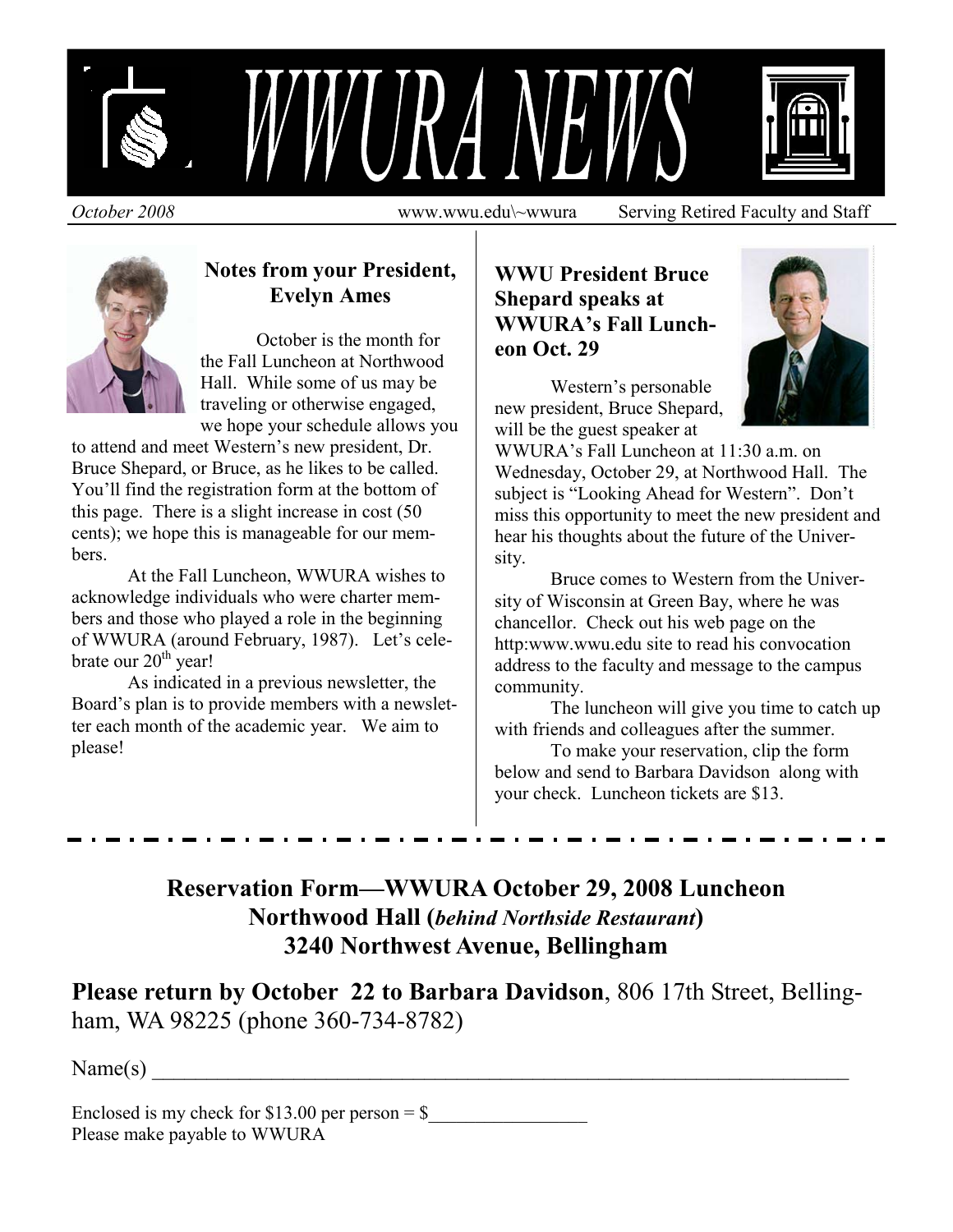#### **Antibacterial Household Products: Is There a Cause for Concern?**  *Health Notes by Evelyn Ames*

Have you searched store shelves seeking soaps, cosmetics, children's toys, dental care products, deodorants, fabrics, and kitchen looking for items that do not include the use of antibacterial substances, particularly triclosan? It's time you question the use of antibacterial substances in healthy household products. Surface antibacterial substances were developed to prevent transmission of disease-causing microorganisms among hospital patients. They are now added to many healthy household products. Some products (e.g., Tom's of Maine toothpaste) specifically state they do not contain triclosan. "Triclosan possesses mostly antibacterial properties, but also some antifungal and antiviral properties. It is marketed under the trade name Microban® when used in plastics and clothing, and Biofresh® when used in acrylic fibers. Triclosan is most often used to kill bacteria on the skin and other surfaces, although it sometimes is used to preserve the product against deterioration due to microbes" (Glaser, see web site below). [Note: the active ingredient in "instant hand sanitizers" used in hospitals is ethyl alcohol (62%).]

Surface antibacterial substances are similar to antibiotics. Antibiotics are critical in the treatment of bacterial infections. There is public health concern regarding the overuse worldwide of antibiotics. The concern relates to resistance. Many disease-causing bacteria have developed resistance to antibiotics (e.g., penicillin, tetracycline). Stuart Levy (Tufts University School of Medicine) at the 2000 Emerging Infectious Diseases Conference sponsored by CDC, stated there are more than 700 household products containing antibacterial agents, and the added health benefit has not been demonstrated. "However, their purpose is not to cure disease but to prevent transmission of disease-causing microorganisms to non-infected persons. Like antibiotics, these products can select resistant strains and, therefore, overuse in the home can be expected to propagate resistant microbial variants. Moreover, these agents, like antibiotics, are not cure-alls but have a designated purpose. Whereas antibiotics are designed to treat bacterial (not viral) infections, antibacterial products protect vulnerable patients from infectious disease-causing organisms" (CDC, 2000).

The Centers for Disease Control and Prevention says that antibacterial soaps are not necessary in everyday use, and washing hands with ordinary soap and warm water is an effective way to ward off infections. Besides resistance, the antibacterial craze has another potential consequence. Reports are mounting about a possible association between infections in early childhood and the incidence of allergies. In expanding this "hygiene hypothesis," some researchers have found a correlation between *too much* hygiene and *increased* allergy This hypothesis stems from studies that revealed an increased frequency of allergies, cases of asthma, and eczema in persons who have been raised in an environment overly protective against microorganisms.

For detailed information (e.g., chemical analysis), consider these web sites:

 $\Box$  Scorecard (information about pollution problems and toxic chemicals):

scorecard.org/chemical profiles/summary.tcl?edf\_substance\_id=3380-34-5..

- $\Box$  EPA and FDA regulate antibacterial substances (www.epa.gov/enviro/html/emci/ chemref/3380345.html and www.cdc.gov/ncidod/eid/vol7no3\_supp/levy.htm).
- $\Box$  The Ubiquitous Triclosan article by Aviva Glaser in Against the Misuse of Pesticides. Vol. 24, No. 3, http://www.beyondpesticides.org/pesticides/factsheets/Triclosan%20cited.pd

 Agency for Toxic Substances and Disease Registry (thttp://www.atsdr.cdc.gov/mrls.html) In conclusion, next time you are purchasing hand soaps, toothpaste, or toys for your grandchildren, check the list of ingredients! When washing your hands, sing happy birthday to yourself! That's the amount of time suggested you need wash to appropriately cleanse your hands!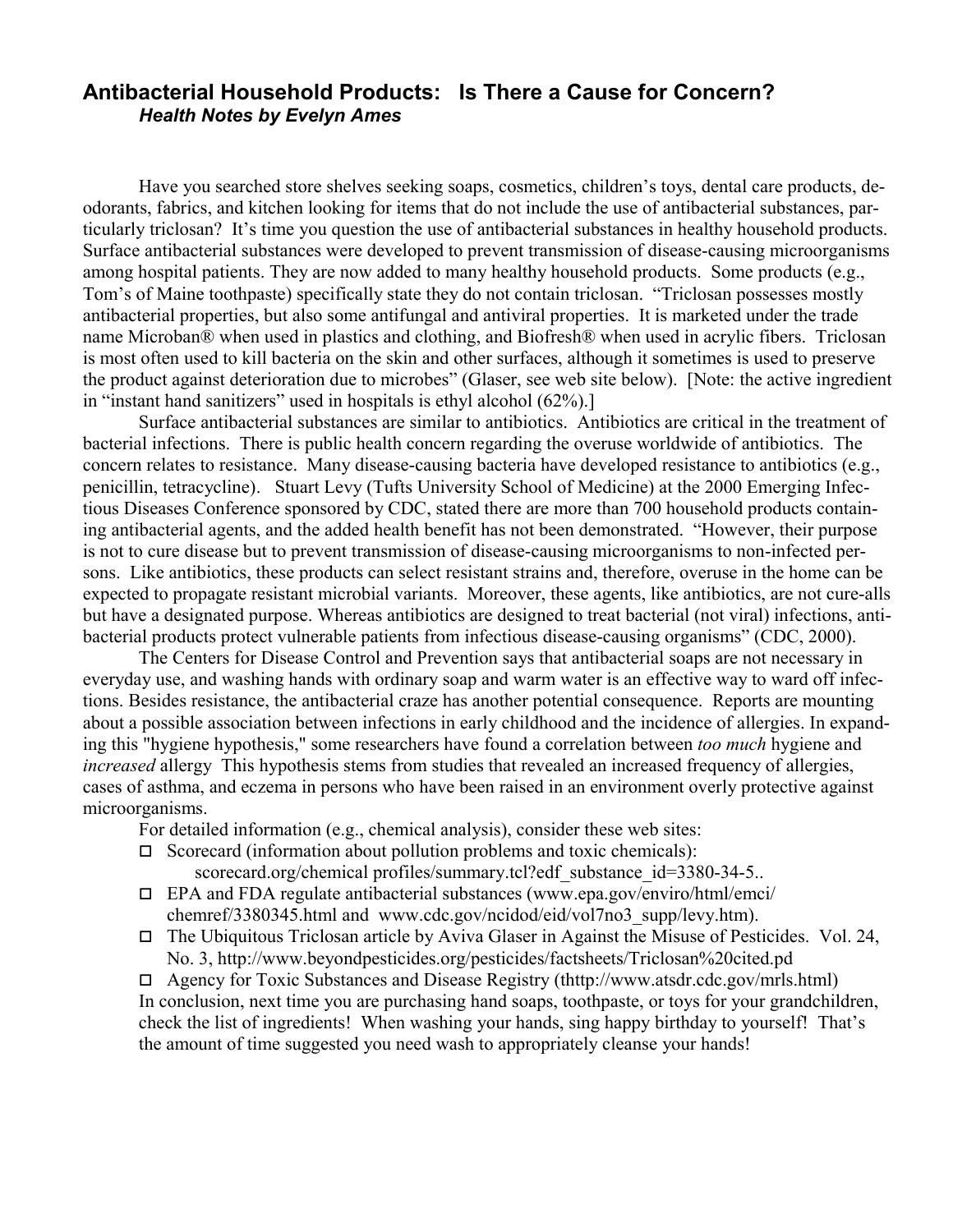## **\* \* \* News from WWURA's Travel Committee \* \* \***

#### **Another Memorable Classical Music Cruise**

Interesting shore excursions, outstanding on-board concerts, gourmet dining and a friendly ambience aboard the *MS Deutschland* combined for a memorable classical music cruise from Hamburg, Germany to Monte Carlo, September  $18 -$ October  $1<sup>st</sup>$ . We visited big cities such as Valencia, Lisbon, Amsterdam, Brussels and charming seaside resorts. The Wurttemberg Chamber Orchestra Heilbronn and soloists played concerts each evening and many afternoons. Our WWURA and friends group was remembered by the crew and other passengers from the Mozart Gala Cruise two years ago. Two-thirds of the 420 passengers were "repeat *Deutschland* cruisers". Sharon and Milt Schayes celebrated their anniversary aboard ship at the Four Seasons restaurant with a visit from the captain and complimentary wine from the USA Deilmann rep. The trip was outstanding in every respect and thoroughly enjoyed by the twelve of us.

#### **Kathy Whitmer, trip co-ordinator**

#### **Panama Canal and/or Costa Rica**

Spend ten days aboard the *Pacific Explorer* with Cruise West from March 11-20, 2009 followed by ten days in Costa Rica with Caravan Tours. Combine the two trips or book one portion. Deposit for the cruise portion is \$700; deposit for the land portion is \$300.

Two have reserved for the cruise; six have reserved for the land tour so far. Others are showing interest. Participants will arrive in Panama City, then transfer by bus to the Caribbean coast to board the ship. There are many interesting excursions going through the canal. Some will disembark in Los Suenos, Costa Rica and fly home while others will extend with the Costa Rica trip. Contact Margaret Loudon (360-733-6052) for details.

#### **Oregon Shakespeare Festival in Ashland**

WWURA is planning another trip to the Oregon Shakespeare Festival in Ashland in May. The plan is to leave by bus on May 5, 2009, see up to four plays on May 6 and 7, and return to Bellingham on May 8. All of the details are not yet finalized, but the hotel cost will be roughly what it was in May of 2007 as it will not be high season yet. There will be a choice of five plays with the possibility of seeing as many as four. Plays are: Death and the King's Horseman, The Music Man, Equivocation, Servant of Two Masters, Dead Man's Cell Phone. Complete details as well as sign up information will appear in the November newsletter. Anyone interested in going may call Barb Evans (360-650-9724) or e-mail howard.evans@wwu.edu to be included on a list.

> *"Wandering re-establishes the original harmony which once existed between man and the universe." – Anatole France*







#### *Jingle Bell Run/Walk*

**WWURA will have a team and we hope that a large number of members will participate. Please register at the following web site:** http://bellinghamjbr.kintera.org/faf/home/default.asp?ievent=286410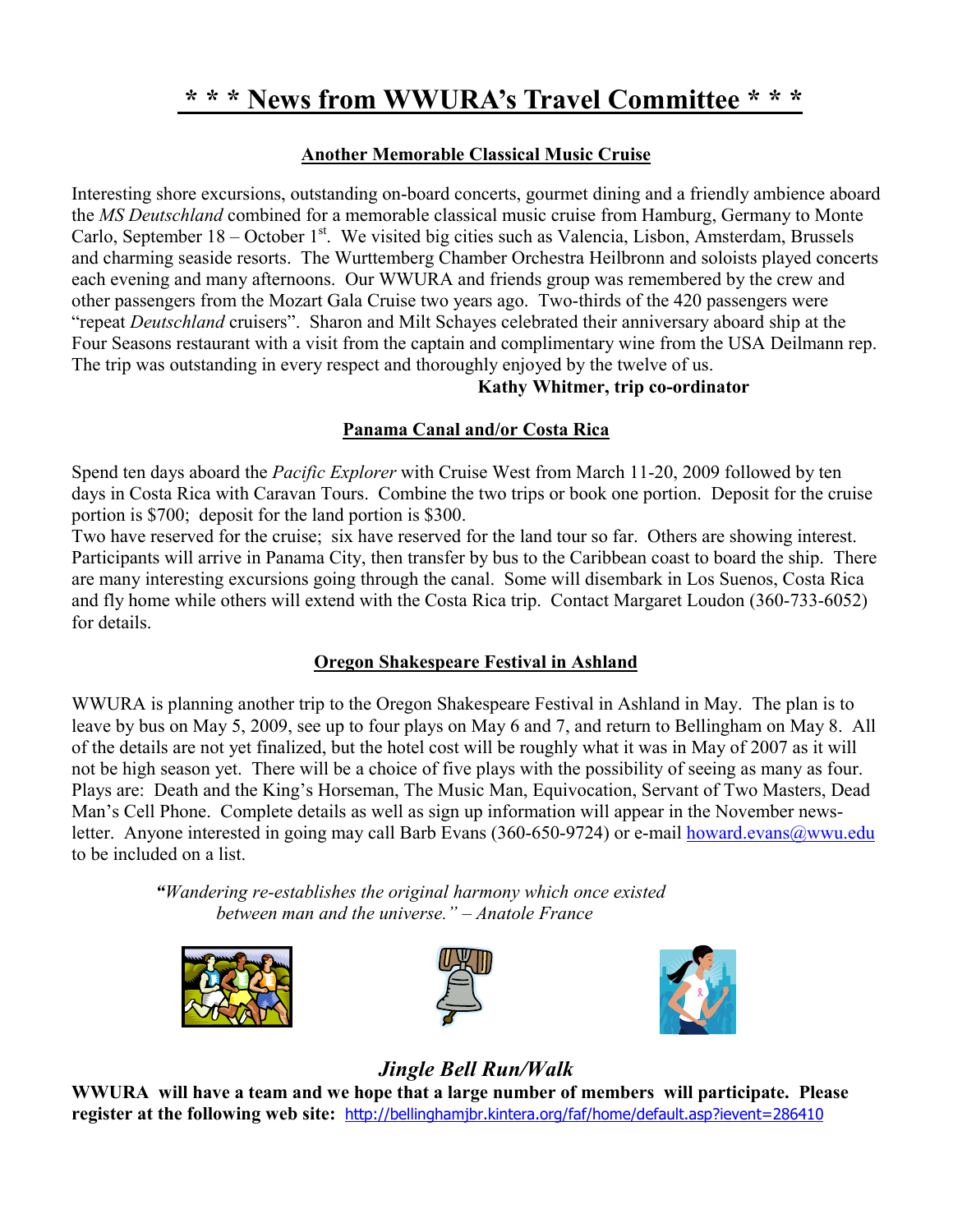**Note: At a recent meeting a small committee of board members met with President Shepard and shared the following information..** 

#### **WWU RETIREMENT ASSOCIATION**

#### **What is WWURA's purpose?**

 WWURA is an organization whose members are retired Western faculty and staff and friends of the university. WWURA provides opportunities for longtime associates and newcomers to socialize, expand horizons and become intellectually re-charged. Through its activities it meets members' intellectual, social and physical needs.

WWURA networks with other university retirement groups in the Pacific Northwest and Canada.

#### **Service to Western Washington University**

- $\Box$  WWURA provides an annual \$2,000 scholarship to a student returning to school after an absence.
- $\Box$  WWURA hosts the annual spring banquet for retiring Western faculty and staff in conjunction with the President's reception.
- $\Box$  WWURA provides a means for retired members of the Western community to stay connected to the University.

#### **Activities**

- $\Box$  WWURA hosts a fall and winter luncheon speaker's series plus a summer picnic for all members. The speaker is often a Western faculty member discussing an area of expertise.
- $\square$  Six monthly travelogues feature members' excursions.
- $\Box$  Several travel options are offered each year from relatively local "land cruises" to international tours and cruises.
- $\Box$  Interest groups range from opera to bridge, bicycling and books.

#### **How WWURA can help Western excel**

- $\Box$  Offer Brown Bag lunch meetings with potential retirees preparing for retirement: pitfalls and pleasures – the questions everyone has about activities, social circles, health and money.
- $\Box$  Connect more closely with the Western Foundation and the University's colleges.
- $\Box$  Be available as Ambassadors for Western in the community and state.

#### **WWURA's request to Western**

- $\Box$  Funding for producing and mailing a monthly newsletter.
- □ Parking help for WWURA board members.

**Current WWURA Officers**: President Evelyn Ames, retired health education professor; Past President Barbara Evans; President-Elect Margaret Loudon, retired program coordinator Publishing Services; Secretary Betty Cross; Treasurer John Reay, retired math professor.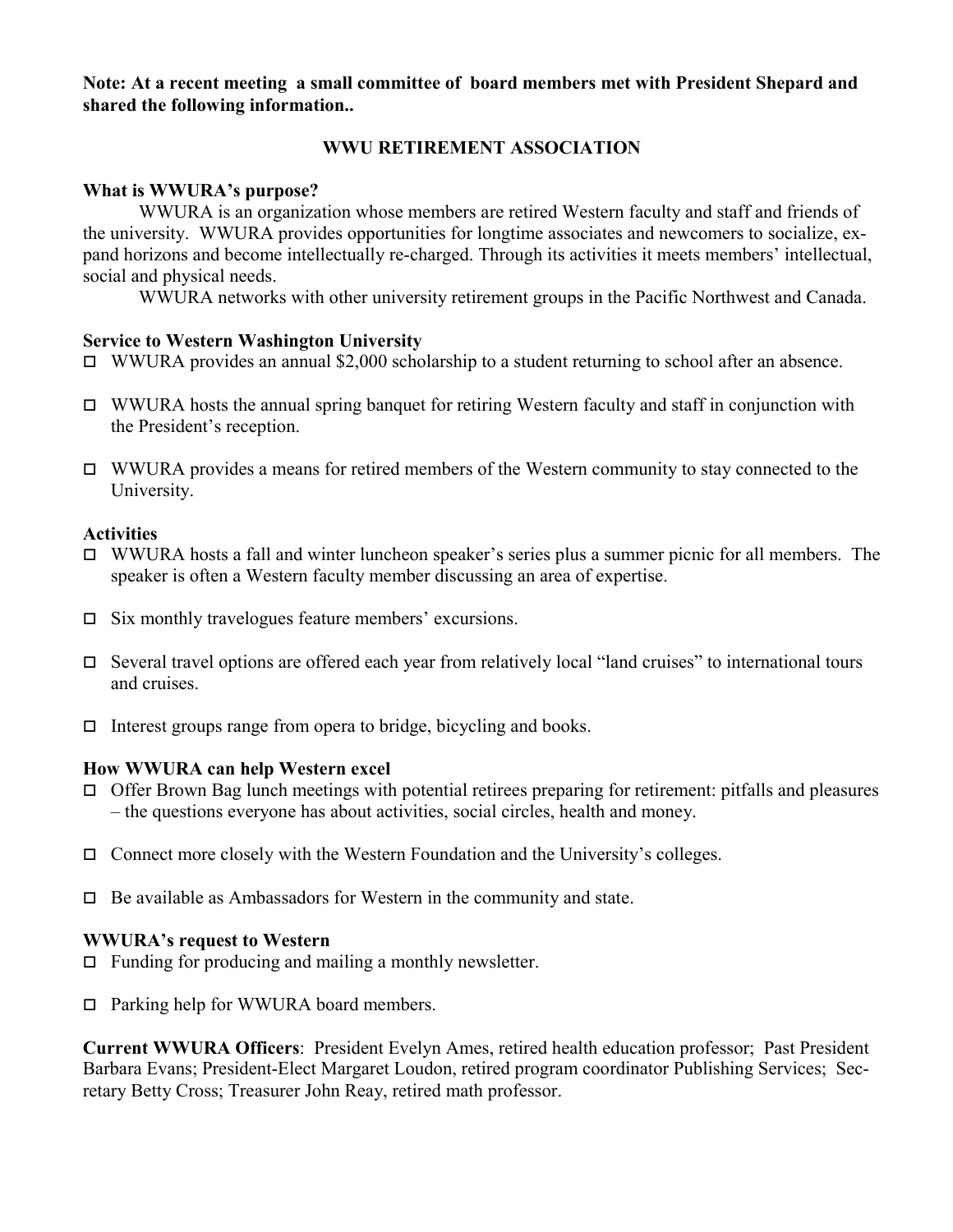## **MET HD Theater Showings of Opera Matinees for 2008-09**

Internet site for the Riverport/Silver City theater in Richmond, BC: http://www.cineplex.com/Theatres/ TheatreDetails/3ED25043/SilverCity\_Riverport.aspx

Scroll down and find the list of MET HD operas with times. This includes the encores.

To see an easy list from the Met: http://www.cineplex.com/Events/MetOpera/Home.aspx

WWURA Contact person: Evelyn Ames (734.3184 or Evelyn.Ames@wwu.edu). Please note that members who are willing to take passengers should let Evelyn know.

#### **List of 2008-09 operas with the original show date followed with encore date:**

| Salome:                                     | Oct 11 @ 10/Nov 15 @ 10                        |            | Orfeo ed Eurdice: Jan 24 @ 10/Mar 14 @ 10 |
|---------------------------------------------|------------------------------------------------|------------|-------------------------------------------|
|                                             | Doctor Atomic: Nov. 8, 2008; 10 am/ Dec 6 @ 10 | Thais:     | Dec 20 @ 9 / Feb 14 @ 9                   |
| Lucia:                                      | Feb 7 $\omega$ 10/April 4 $\omega$ 10          | Butterfly: | Mar $7 @ 10/April 18 @ 10$                |
| Damnation of Faust: Nov 22 @ 10/Jan 17 @ 10 |                                                |            | Sonnambula: Mar 21 @ 10/April 25 @ 10     |
| Rondine:                                    | Jan 10 @ 10 / Feb 24 @ 10                      |            | Cenerentola: May 9 @ 9:30/May 23 @ 9:30   |

## **WWURA INTEREST GROUPS**

WWURA's interest groups are open to everyone. If you would like to become a part of one of the groups, call the contact person. If you have an idea for another interest group, call Barbara Evans at 650-9724. Interest group meetings are listed below:

**BOOK GROUP** - Donna Rochon, 647-2301 Meet at Evelyn Mason's, 914 17th St. 2:30, Oct. 21 The book is *No god but God* by Reza Aslan. **OPERA GROUP** - Evelyn Ames, 734-3184 Oct-Nov. HD Opera Performances, 10:00 am Silvercity/Riverport Theaters in Richmond, BC Salome: Oct. 11; encore Nov. 15 Doctor Atomic: Nov. 8; encore Dec. 6 Damnation of Faust: Nov. 22; encore Jan. 17 Transportation on one's own. Call Evelyn if you need a ride. **BRIDGE GROUP** - Barb Evans, 650-9724 Tuesday, 1:30 pm, Oct. 28 The bridge group will play at Barb Evans, 622 Everglade Rd. **BIKING** - The biking group has been suspended until next spring. **SKIING** (downhill - Charlie Way, 734-0469 The Skiing Group usually starts in January, depending on the snow. For all of you over 70 or over, it's time to get your senior season pass!!

## **Happy Book Corner by Lynne Masland**

 From Evelyn Wright and the *Wall Street Journal* come some suggestions for fall books. *Portugese Irregular Verbs* by Alexander McCall Smith should amuse faculty members with its tale of Professor Dr. Moritz-Maria von Igelfeld, an expert in the Portugese language who feels he hasn't been accorded the professional respect he deserves. The results are priceless.

*Lost in Place*, by Mark Salzman, is a hilarious memoir about growing up in Ridgefield, Conn. It's clear that Mark Salzman is an unusual suburban kid. "When I was thirteen years old," he begins, "I saw my first kung fu movie and decided that the life of a wandering Zen monk was the life for me." The rest is a series of misadventures and family stories as he moves toward his goal.

 Betty Cross says *The Best of Ogden Nash*, edited by Linell Nash Smith and Isabel Nash Eberstadts (2007) "brings back my youthful laughs – it is still great stuff!